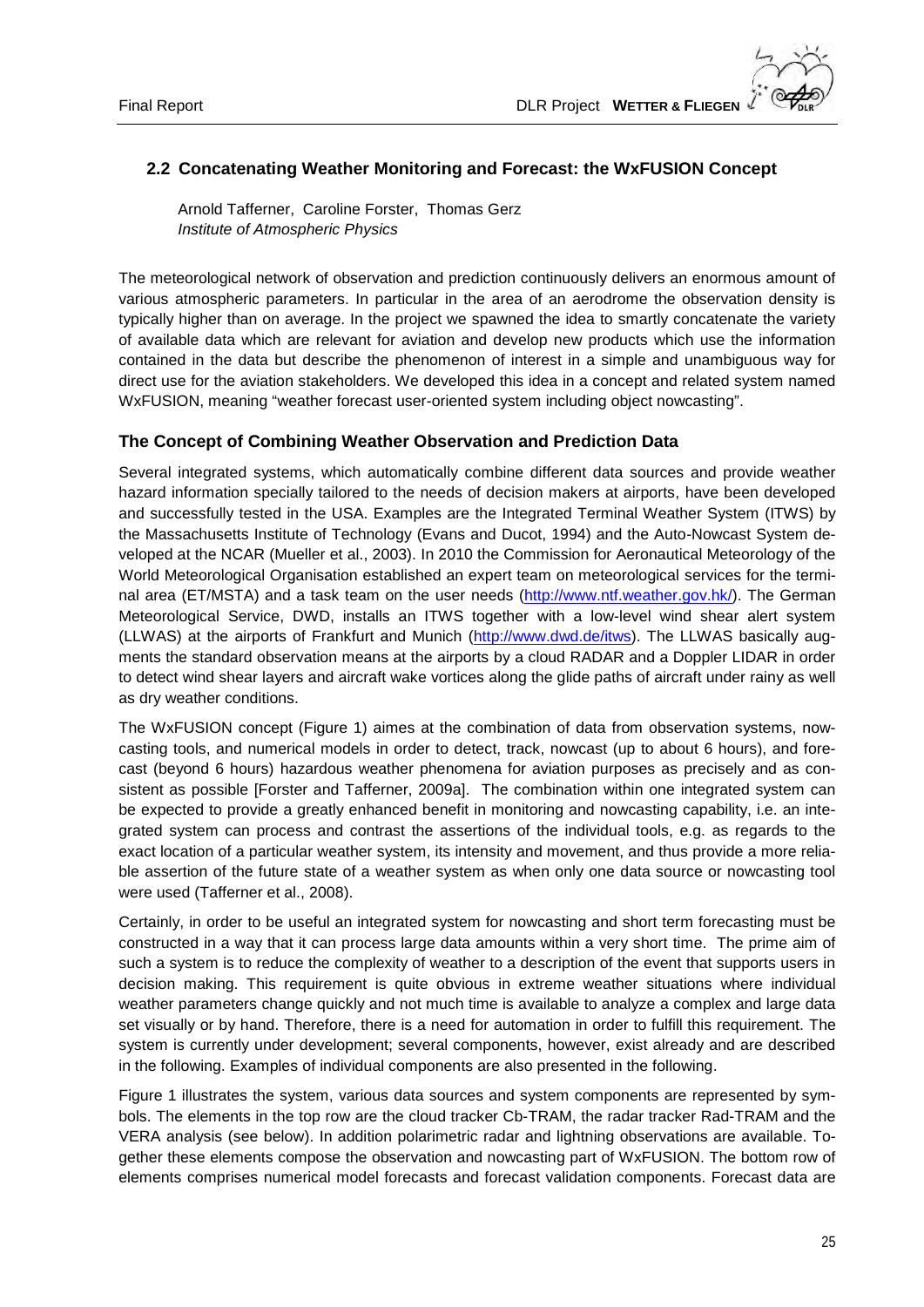available from the COSMO-DE (Baldauf et al., 2011) ensemble and from the high-resolution time-lagged ensemble COSMO*MUC* (Dengler et al., 2011, see Section 2.5). From these model outputs synthetic satellite ('SYNSAT') and radar images ('SYNRAD') are generated which are used as input to Cb-TRAM and Rad-TRAM. Synthetic objects are thus obtained which can be compared to the observed counterparts ('object comparison'). The best match will determine which members from the ensemble will be used for the fusion with nowcast data (Köhler, 2012).



Figure 1. The concept of WxFUSION. The initiation, track, nowcast, and forecast of user specified weather objects are characterized by appropriate information through fusion of selected nowcast information (upper half) and forecast products (lower half) (adapted from Tafferner et al., 2008; Forster and Tafferner, 2009b).

# **Data Fusion to Get Simple Products**

The central part comprises the fusion component. A weather object specification oriented at user requirements has to be provided as further input to WxFUSION. As already mentioned above, users of weather forecasts need this information in a form that can be used for decision making. Users do not want, and often do not have the background knowledge, to interpret a multitude of complex meteorological data. Instead, as noted above, users need this information in a reduced form, easy to understand, free of interpretation and tailored to their needs. Figure 2 makes this reduction of complexity visible. On the left side two photographs of two different thunderstorms are composited in order to make visible typical weather features in one image. In the upper part there is a fully developed cloud anvil typical of mature thunderstorms together with a new convective cloud developing in front of it. In the lower part the typical cloud wall in front indicates the forced ingest of moist air into the storm, in the rear heavy precipitation with corresponding downburst can be seen. Correspondingly, by use of Cb-TRAM which detects the upper part, and by use of Rad-TRAM which detects the bottom part, a composite thunderstorm ob-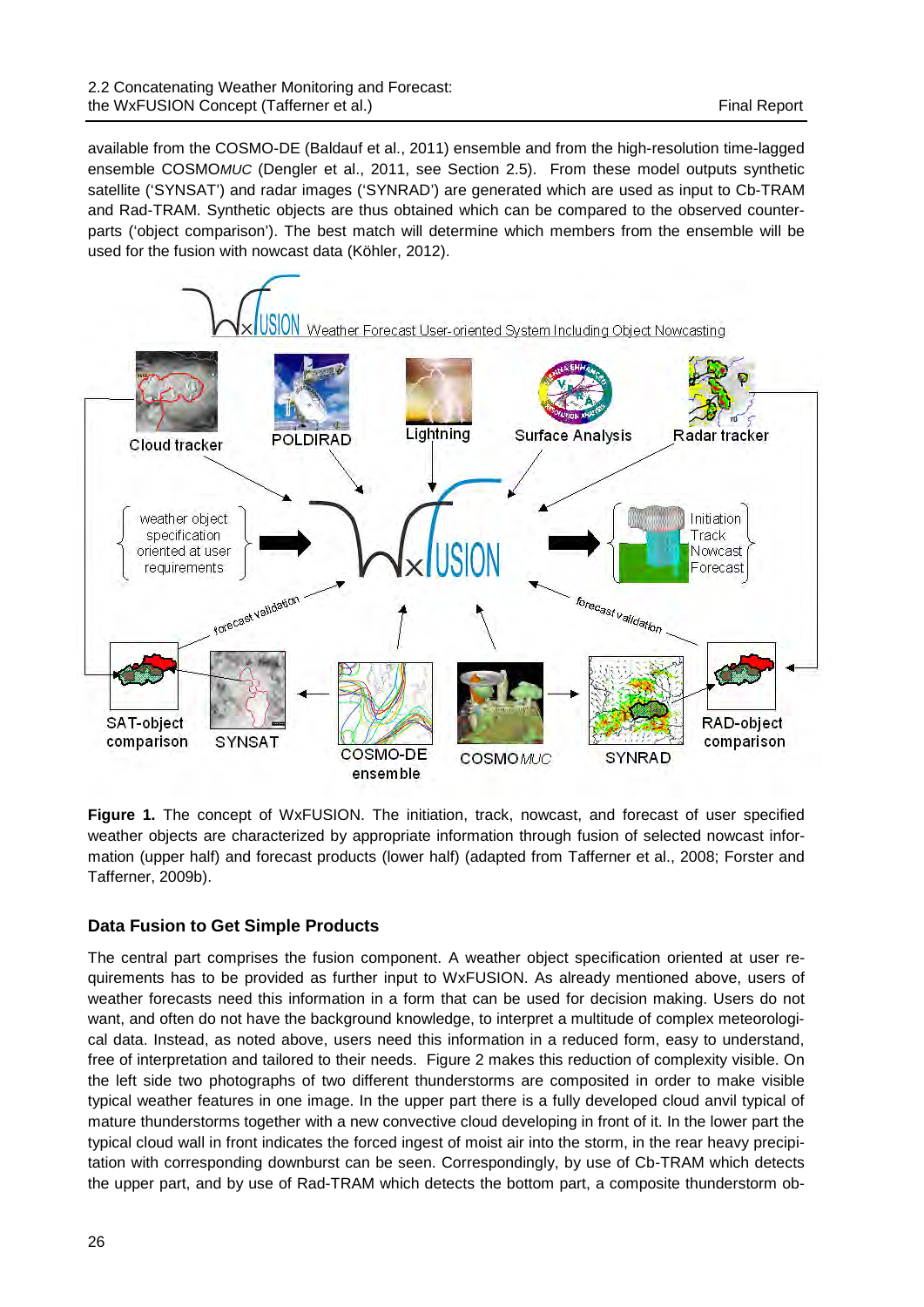



**Figure 2**: Real thunderstorm as seen by an observer (upper photograph by M. Köhler) and thunderstorm weather objects constructed from nowcasting tools. Explanation see text.

The heart of WxFUSION is the fusion module (centre of Figure 1). Its task is to retrieve from all available nowcast and forecast tools those data which are needed to calculate the required parameters of the weather object on output. E.g. a thunderstorm weather object on output (symbolized on the right in Figure 1) should contain information on initiation, actual state, nowcast up to one hour and forecast for later hours based on model forecasts.

### **The Fuzzy Logic Approach**

The data fusion itself is undertaken employing fuzzy logic. The fuzzy logic procedure mimics the data analysis of an experienced forecaster. By evaluating and combining the outputs of nowcasting procedures and numerical prediction together with his knowledge about thunderstorm development (conceptual model) he composes a picture in his mind of what is going to happen. In contrast to decision trees which build on true/false branches when information contents are evaluated, fuzzy logic is a decision finding technique that allows a gradual transition between true and false, i.e. it deals with parameter ranges instead of fixed thresholds. Every contribution can be weighted with regard to its importance for the weather phenomenon by using so-called fuzzy functions. A final decision is then determined through an adequate combination of all weighted contributions. As an example let us consider the task to estimate the intensity of a thunderstorm. As contributing elements cloud top temperature, radar reflectivity and lightning density are chosen. Figures 3 and 4 show an example of the fuzzy logic evaluation. The influence (weight) of every data is taken into account by appropriately chosen fuzzy functions for low, middle or high membership grade. An observed value, e.g. a cloud top temperature of 228 K as shown by the dashed line in the top diagram (Figure 3), belongs with a membership grade of 0.8 to "cold" and with a grade of 0.2 to "middle". The other parameters are evaluated similarly. After having collected and evaluated all possible data combinations a thunderstorm intensity value of 6.4 on a scale from 0 to 10 is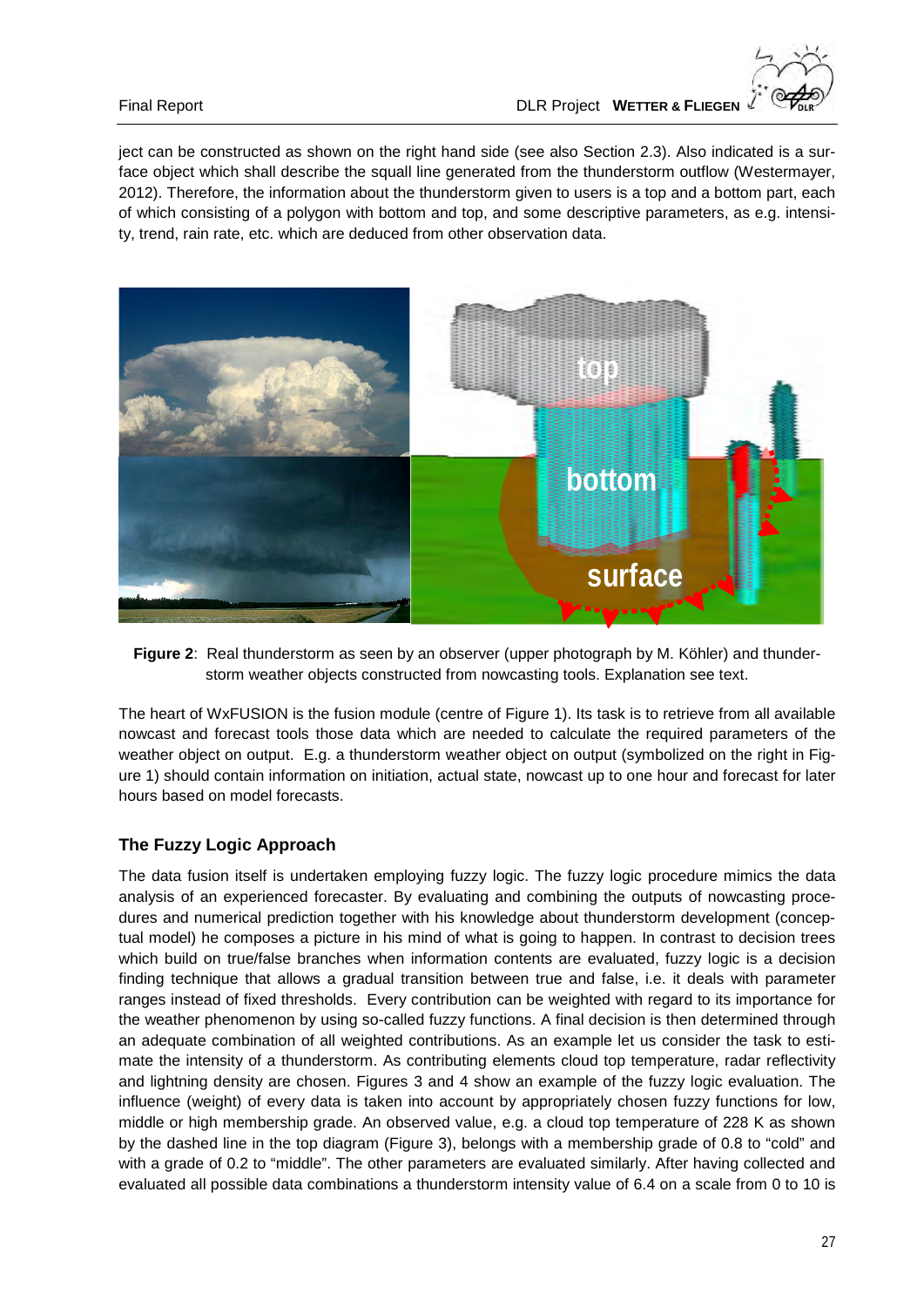found from the output fuzzy sets which are composed of 5 different thunderstorm intensity classes from very light to very strong (Figure 4).



**Figure 3.** Fuzzy logic: input fuzzy sets with observed values of 228 K, 48 dBZ and 21 flashes km<sup>-2</sup> (5)  $min$ )<sup>-1</sup> for cloud top temperature, radar reflectivity and lightning density; explanation see text.

The so calculated intensity is included as a descriptive parameter in the weather object together with output from the already mentioned nowcasting tools. Further detail, i.e. trend and lightning density will be included in the fuzzy logic procedure by taking into account the results of the research work of Bretl (2010) and Meyer (2010).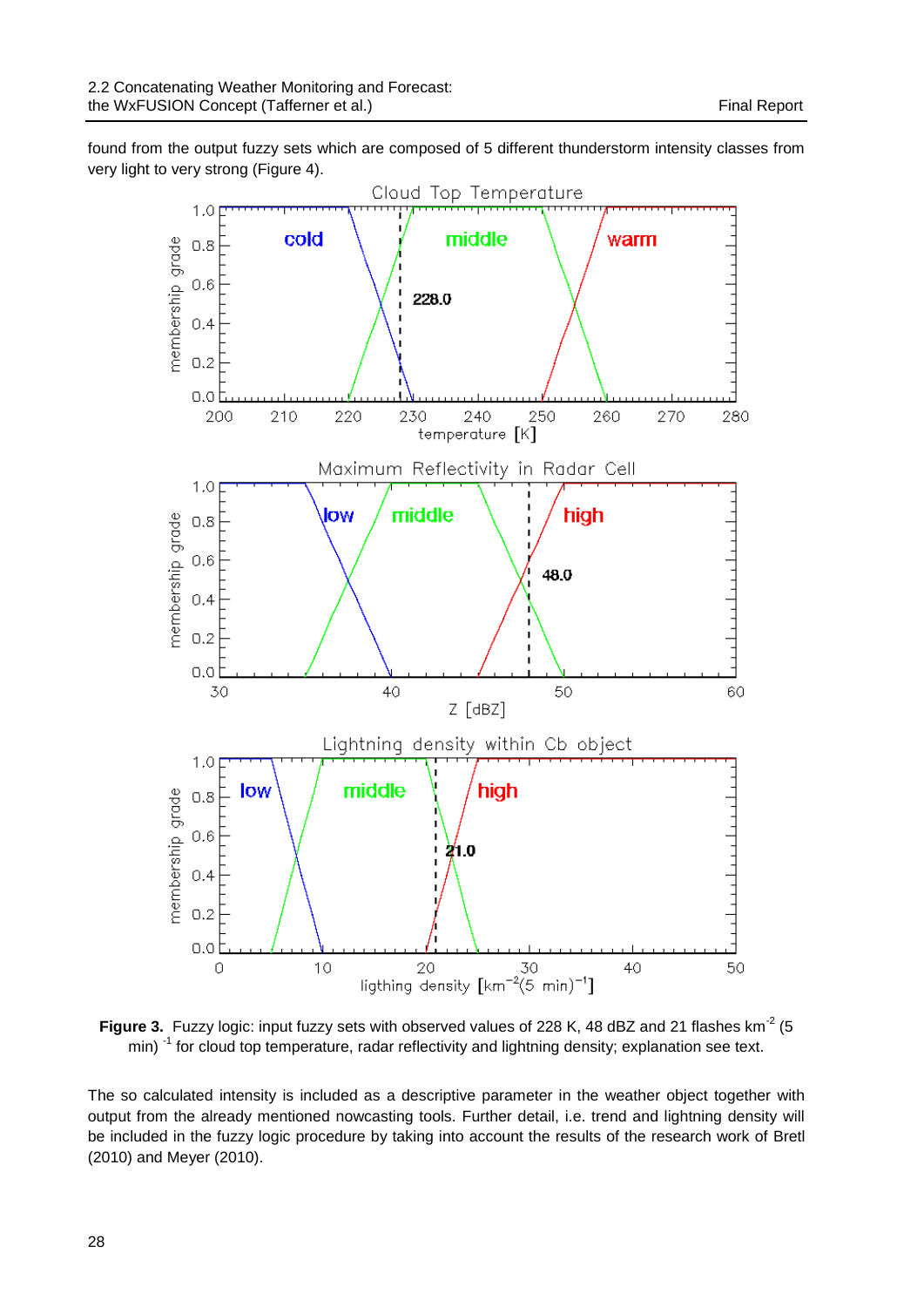

**Figure 4**. Fuzzy logic: Output fuzzy sets for 5 different thunderstorm intensity classes; explanation see text.

For the estimation of the future development only output from the nowcasting tools and numerical model output is available. It therefore makes sense to relax the detailed description of a weather phenomenon based on observation data to a more probabilistic estimate of how the event will evolve. This is rendered schematically in Figure 5. Whereas a 3-dimensional description of a thunderstorm is possible at analysis time together with small scale additional features, like e.g. the position of a gust front, after 30 minutes only the location of the thunderstorm is nowcast. Beyond one hour this is relaxed to a probability of occurrence.



**Figure 5**: Nowcasting: decrease of descriptive detail over forecast time.

Considering the typical life time of thunderstorms, the uncertainties in numerical forecasting and the experience gained it would not make sense to forecast thunderstorms deterministically beyond one hour. Work is underway (Köhler, 2012) to combine output of nowcasting tools with numerical forecasts in order increase forecast accuracy. Thereby forecast evaluation plays an important role, first promising results have been achieved.

### **Graphical User Interface (GUI)**

Figure 6 shows the graphical user interface of WxFUSION. Output data from the individual nowcasting tools, from the forecast models as well as fuzzy logic output, are ingested and processed. The GUI serves various purposes: an overlay of all data provides a synopsis of the weather event in one figure, it enables a quick evaluation of nowcasting quality, the best member out of the forecast ensemble is de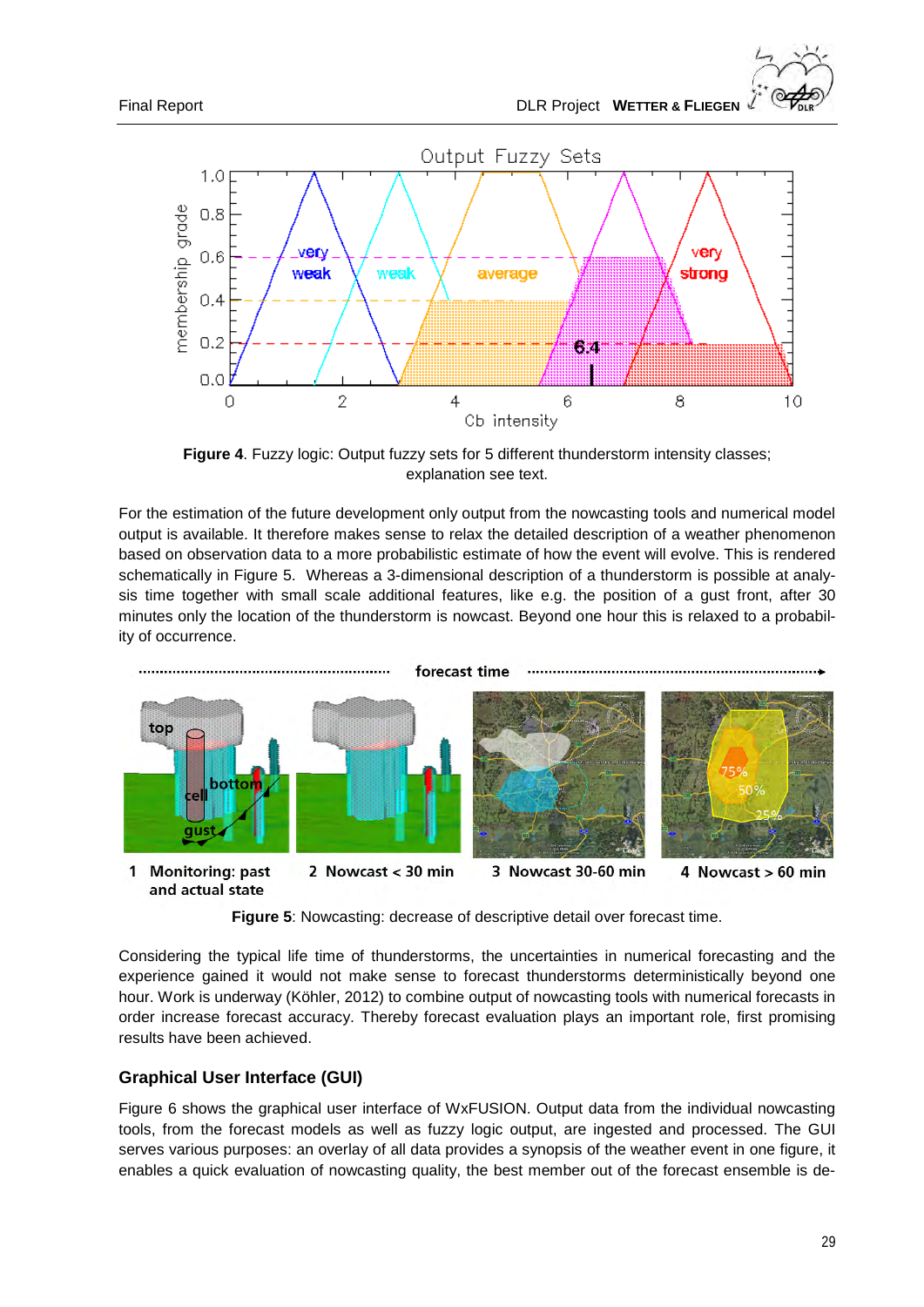termined automatically, fuzzy logic procedures can be triggered by mouse over. In addition, the WxFU-SION GUI can be run in real time as has been demonstrated already during the summer campaigns (see Section 2.3).



**Figure 6**: WxFUSION GUI: data overlay composed of satellite and radar image on geographic background together with Rad-TRAM (pink) and Cb-TRAM objects (red). Also shown tracks of cell centres and mouse over information on chosen weather object

### **Outlook**

WxFUSION will further be developed, for both thunderstorm and wintry weather events, and finally demonstrated and validated in close cooperation with the decision makers at the ground and in the air. The aim is to bring the system to an international standard that makes it possible to apply the system European wide as a MET tool serving aviation needs in a Single European Sky. Once the LLWAS of DWD at the airports of Frankfurt and Munich is functioning, WxFUSION will also include these data into the fusion process and, eventualy, WxFUSION may become a part of DWD's Integrated Terminal Weather System (ITWS).

#### **References**

Baldauf, M., A. Seifert, J. Förstner, D. Majewski, M. Raschendorfer, T. Reinhardt, 2011: Operational Convective-Scale Numerical Weather Prediction with the COSMO Model: Description and Sensitivities. Mon. Wea. Rev., 139, 3887-3005.

Bretl, S., 2010: Untersuchung des Lebenszyklus von Gewittern in Mitteleuropa mit Hilfe von Fernerkundungs- und Modelldaten. Diplomarbeit. Ludwig-Maximilians-Universität München, März 2010

Dengler, K., J. Anger, C. Keil, 2011: Validation of Time-Lagged Ensemble Forecasts Relevant for Predicting Aircraft Wake Vortices. Meteorol. Z., 20, 625-634.

Evans J., Ducot E. 1994: The Integrated Terminal Weather System (ITWS), MIT Lincoln Laboratory Journal, Vol. 7, No. 2.